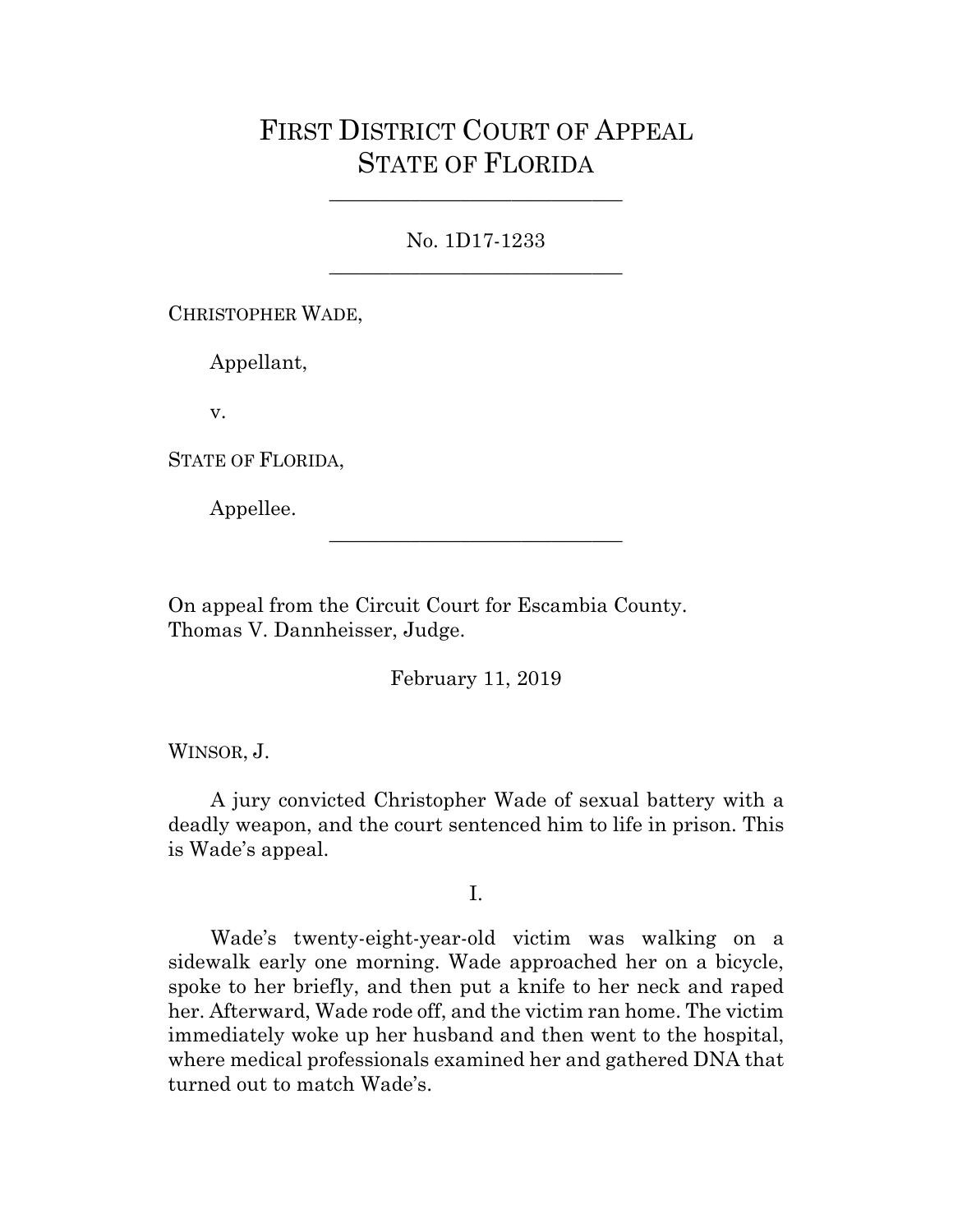After the victim testified at trial, the State presented testimony from two other women Wade had sexually assaulted. Both testified to similar encounters: They reported that Wade had approached them on a bicycle, threatened them with a knife, and forced them to have sex with him. (DNA recovered from those women also matched Wade.) Wade testified that he never forced anyone to have sex with him. He said that he frequented prostitutes and acknowledged that he may have had sex with all three women, but he insisted that if he did, it was consensual. The jury rejected his defense, returning a guilty verdict.

II.

Wade first argues that he was denied his Sixth Amendment right to conflict-free counsel. Wade's appointed trial attorney, who was with an Office of Criminal Conflict and Civil Regional Counsel (OCCCRC), discovered during trial that another OCCCRC attorney was representing the victim in an unrelated dependency proceeding. Wade's attorney insisted she was unaware of the other representation, that she knew nothing of the dependency case, and that nothing about that other representation had (or would) affect her representation of Wade.

After learning that the same office represented Wade and his victim, the judge put Wade under oath and asked whether he wished "to waive any possible conflict." Wade said he did. The judge then remarked that "an actual conflict has not really surfaced," but nonetheless found that Wade had "freely, voluntarily, and knowingly waived any theoretical conflict."

Wade now argues that there *was* an actual conflict of interest, that he never knowingly waived it, and that his Sixth Amendment rights were violated as a result. We reject that argument. "Multiple representation alone does not violate the Sixth Amendment, and in the absence of an objection, a court can presume there is no conflict of interest." *State v. Alexis*, 180 So. 3d 929, 936 (Fla. 2015). When there is no objection (and there was none here) courts will not find a Sixth Amendment violation unless the defendant shows an *actual* conflict. *Id.* And an *actual* conflict, for these purposes, means a conflict "that adversely affect[s] counsel's performance." *Id.* at 937; *accord Mickens v. Taylor*, 535 U.S. 162, 171 (2002) (noting that *"*actual conflict of interest" means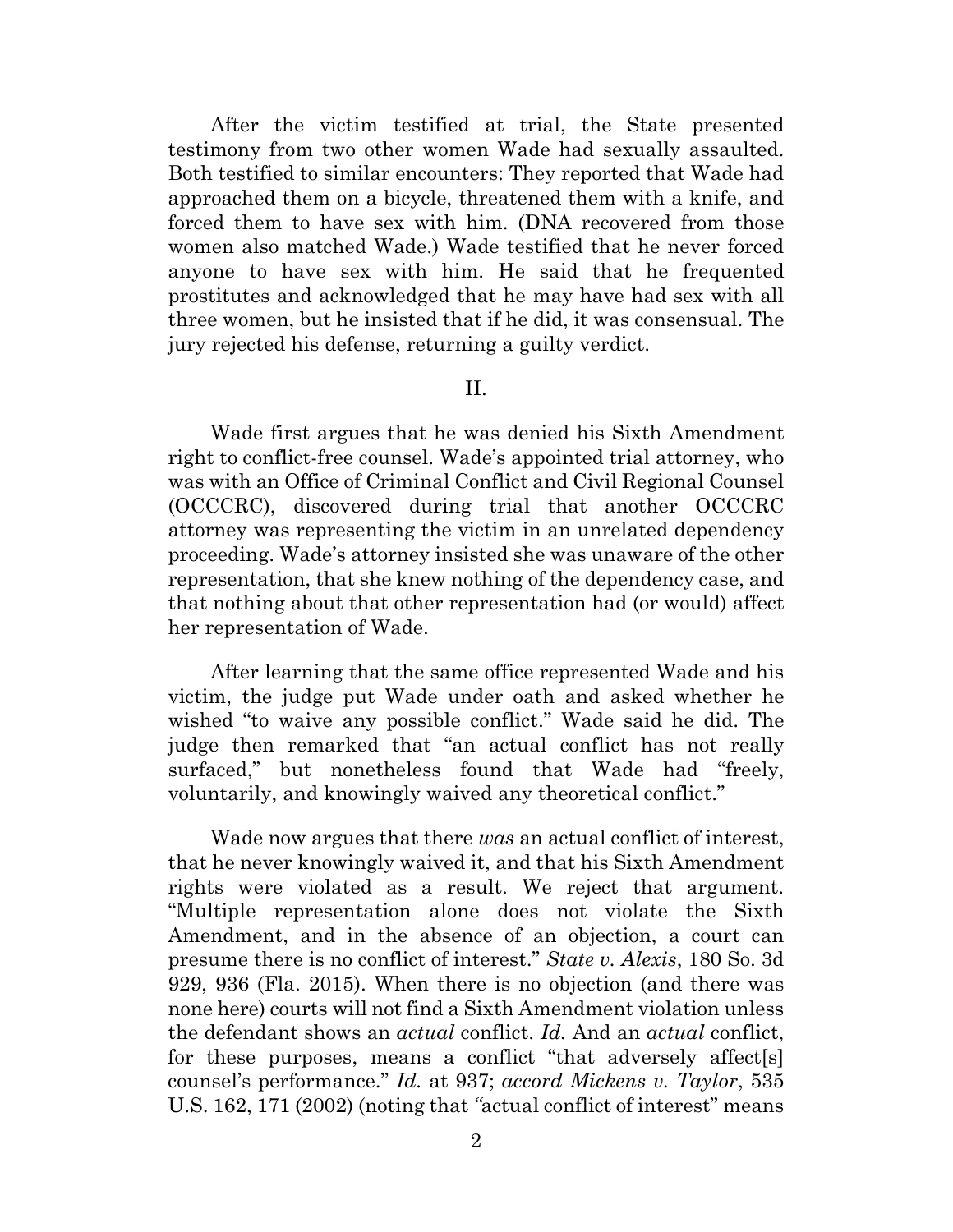"a conflict *that affected counsel's performance*—as opposed to a mere theoretical division of loyalties"); *Cuyler v. Sullivan*, 446 U.S. 335, 348 (1980) ("In order to establish a violation of the Sixth Amendment, a defendant who raised no objection at trial must demonstrate that an actual conflict of interest adversely affected his lawyer's performance.").

Wade has made no showing—indeed no argument—that the OCCCRC's representation of the victim (through a separate attorney) adversely affected his counsel's performance. His attorney indicated she had no knowledge of the victim's dependency case; she had not been aware there even was a dependency case, much less that another attorney in her office was handling it. Wade's attorney vigorously cross-examined the victim in Wade's defense, and she unambiguously told the court that her office's involvement in the dependency case would not affect her representation of Wade. There is nothing in this record to suggest otherwise. *Cf. Cuyler*, 446 U.S. at 348-50 (noting that an actual conflict existed where "record showed that defense counsel failed to cross-examine a prosecution witness whose testimony linked [defendant] with the crime and failed to resist the presentation of arguably inadmissible evidence [because of] counsel's desire to diminish the jury's perception of a codefendant's guilt" (citing *Glasser v. United States*, 315 U.S. 60 (1942)).

As in *State v. Alexis*, "there was no need for an inquiry into the knowing, intelligent, and voluntary nature of the waiver because, since there had been no finding of an actual conflict of interest, there was no need for a waiver." 180 So. 3d at 938. Wade's Sixth Amendment rights were not violated.

## III.

Wade's other argument is that the court abused its discretion by admitting testimony of two other sexual-assault victims. Under Florida's Evidence Code, in prosecutions for certain sex crimes, "evidence of the defendant's commission of other crimes, wrongs, or acts involving a sexual offense is admissible and may be considered for its bearing on any matter to which it is relevant." § 90.404(2)(c)1., Fla. Stat. (2015). Here, it was certainly relevant that Wade had approached other women on a bicycle and forced sex at knifepoint—if for no other reason than to refute Wade's